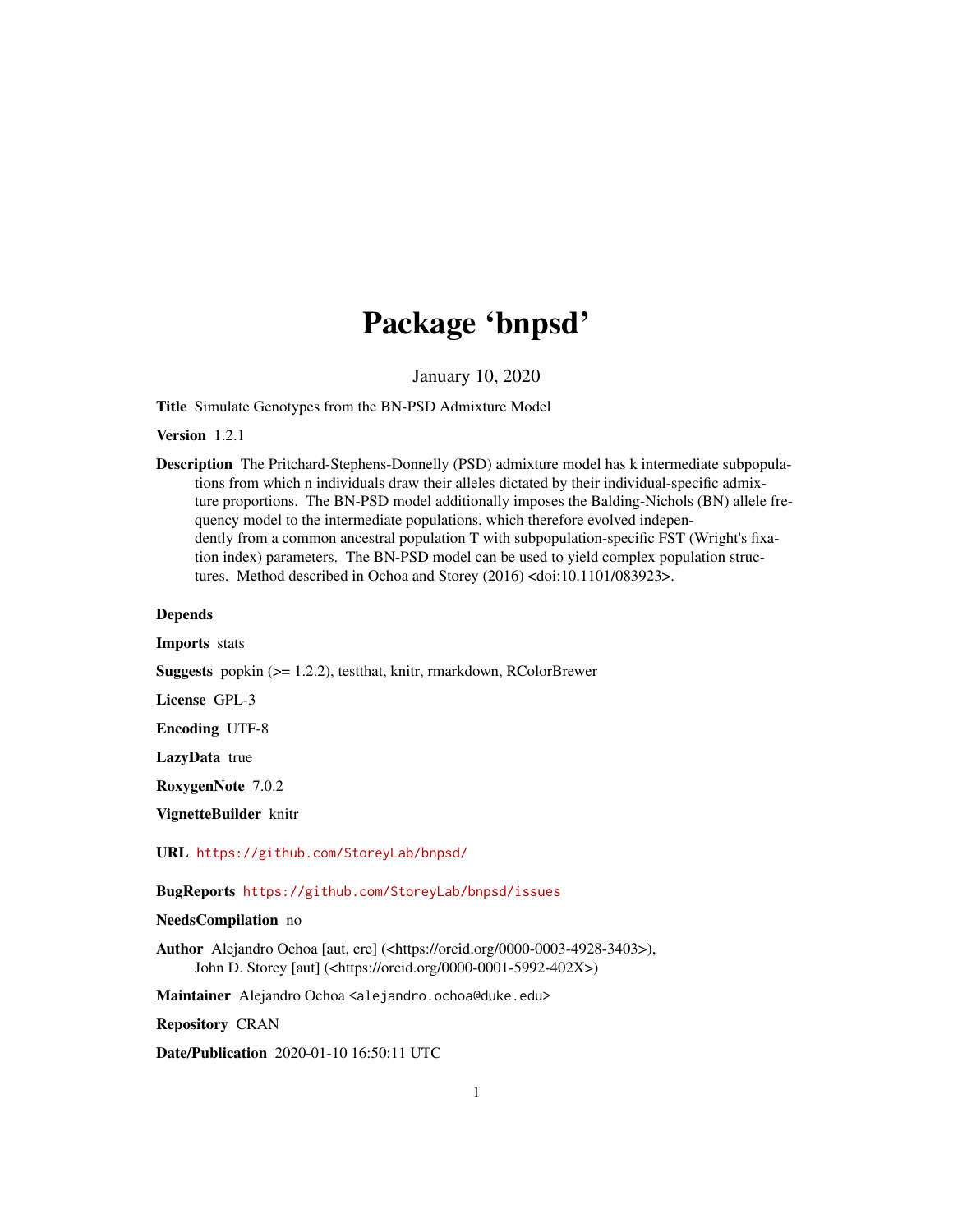### <span id="page-1-0"></span>R topics documented:

admix\_prop\_1d\_circular

*Construct admixture proportion matrix for circular 1D geography*

#### Description

Assumes k intermediate subpopulations placed along a circumference (the  $[0, 2\pi]$  line that wraps around) with even spacing spread by random walks (see details below), then  $n$  individuals sampled equally spaced in [a, b] (default [0,  $2\pi$ ] with a small gap so first and last individual do not overlap) draw their admixture proportions relative to the Von Mises density that models the random walks of each of these intermediate subpopulations. The spread of the random walks (the  $\sigma = 1/\sqrt{\kappa}$  of the Von Mises densities) is set to sigma if not missing, otherwise  $\sigma$  is found numerically to give the desired bias coefficient bias\_coeff, the coancestry matrix of the intermediate subpopulations coanc\_subpops (up to a scalar factor), and the final  $F_{ST}$  of the admixed individuals (see details below).

#### Usage

```
admix_prop_1d_circular(
 n_ind,
  k_subpops,
  signa = NA,
  coord_ind_first = 2 * pi/(2 * n_i),
  coord_ind_last = 2 * pi * (1 - 1/(2 * n\_ind)),
  bias_coeff,
  coanc_subpops,
  fst
)
```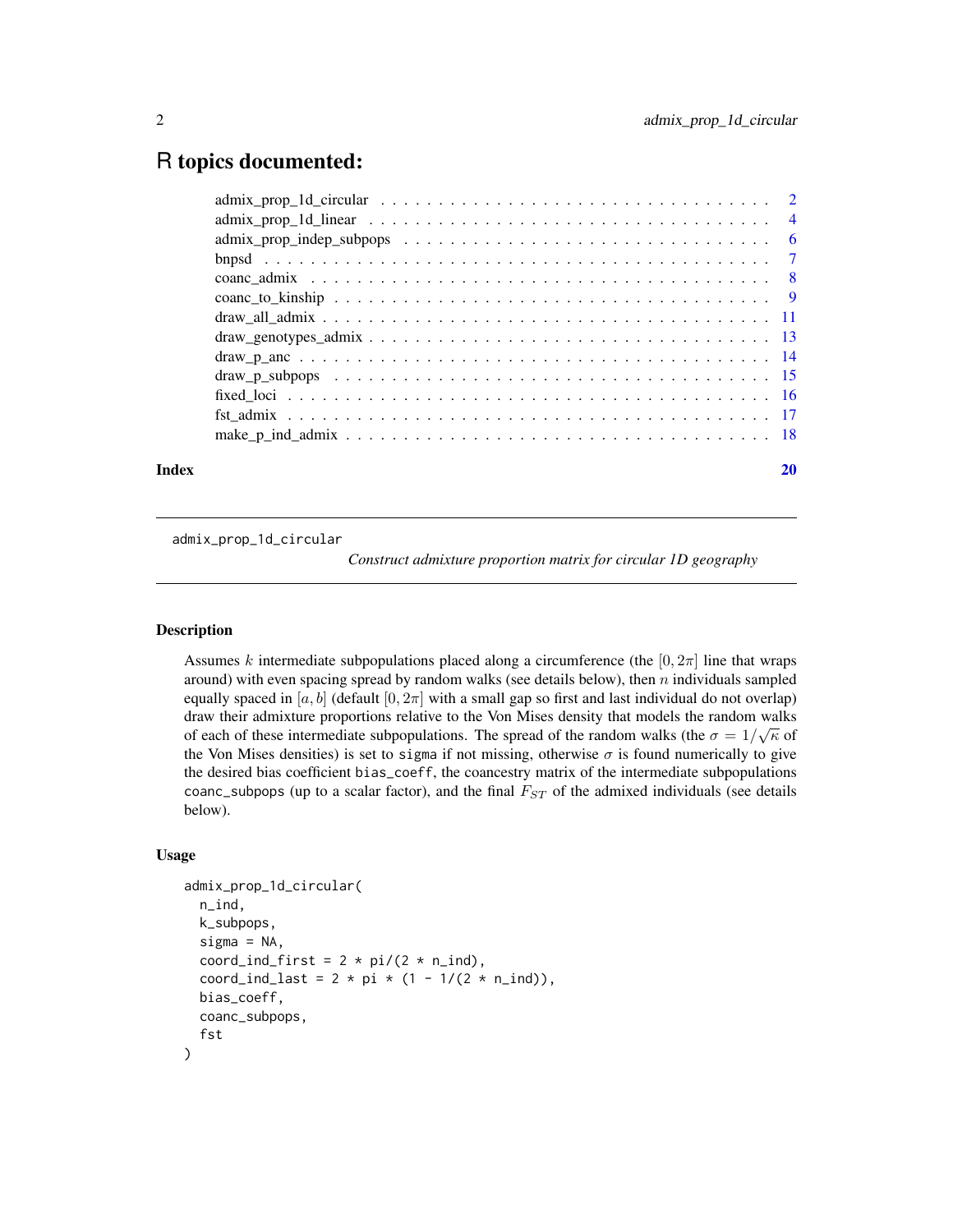#### <span id="page-2-0"></span>Arguments

| $n$ _ind        | Number of individuals                                                                                                                                                                                 |
|-----------------|-------------------------------------------------------------------------------------------------------------------------------------------------------------------------------------------------------|
| k_subpops       | Number of intermediate subpopulations                                                                                                                                                                 |
| sigma           | Spread of intermediate subpopulations (approximate standard deviation of Von<br>Mises densities, see above) The edge cases sigma = $\theta$ and sigma = Inf are han-<br>dled appropriately!           |
| coord_ind_first |                                                                                                                                                                                                       |
|                 | Location of first individual                                                                                                                                                                          |
|                 | coord_ind_last Location of last individual                                                                                                                                                            |
|                 | OPTIONS FOR BIAS COEFFICIENT VERSION                                                                                                                                                                  |
| bias_coeff      | The desired bias coefficient, which specifies $\sigma$ indirectly. Required if sigma is<br>missing.                                                                                                   |
| coanc_subpops   | The length-k vector of inbreeding coefficients (or $F_{ST}$ 's) of the intermediate<br>subpopulations, up to a scaling factor (which cancels out in calculations). Re-<br>quired if sigma is missing. |
| fst             | The desired final $F_{ST}$ of the admixed individuals. Required if sigma is missing.                                                                                                                  |

#### Details

Assuming the full range of  $[0, 2\pi]$  is considered, and the first and last individuals do not overlap, the gap between individuals is  $\Delta = 2\pi/n$ . To not have any individuals on the edge, we place the first individual at  $\Delta/2$  and the last at  $2\pi - \Delta/2$ . The location of subpopulation j is

 $\Delta/2 + (j - 1/2)/k(2\pi - \Delta),$ 

chosen to agree with the default correspondence between individuals and subpopulations of the linear 1D geography admixture scenario ([admix\\_prop\\_1d\\_linear](#page-3-1)).

When sigma is missing, the function determines its value using the desired bias\_coeff, coanc\_subpops up to a scalar factor, and fst. Uniform weights for the final generalized  $F_{ST}$  are assumed. The scaling factor of the input coanc\_subpops is irrelevant because it cancels out in bias\_coeff; after sigma is found, coanc\_subpops is rescaled to give the desired final  $F_{ST}$ . However, the function stops with a fatal error if the rescaled coanc\_subpops takes on any values greater than 1, which are not allowed since coanc\_subpops are IBD probabilities.

#### Value

If sigma was provided, the  $n \times k$  admixture proportion matrix. If sigma is missing, a named list is returned containing admix\_proportions, the rescaled coanc\_subpops, and the sigma that together give the desired  $bias<sub>c</sub>oeff$  and final  $F<sub>ST</sub>$  of the admixed individuals.

#### Examples

```
# admixture matrix for 1000 individuals drawing alleles from 10 subpops
# and a spread of about 2 standard deviations along the circular 1D geography
admix_proportions <- admix_prop_1d_circular(n_ind = 1000, k_subpops = 10, sigma = 2)
```
# a similar model but with a bias coefficient of exactly 1/2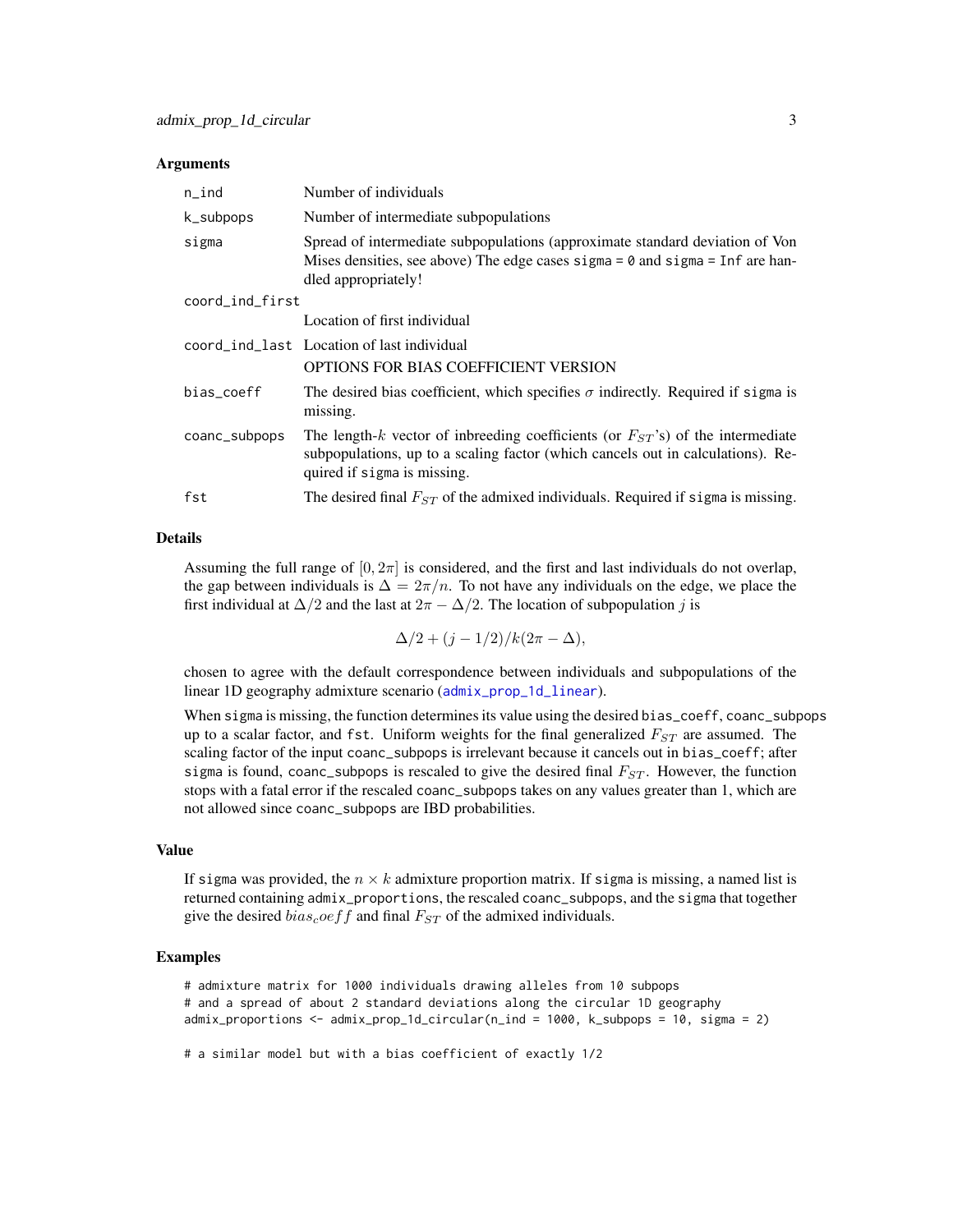```
k_subpops <- 10
# FST vector for intermediate independent subpops, up to a factor (will be rescaled below)
coanc_subpops <- 1 : k_subpops
obj <- admix_prop_1d_circular(
   n_ind = 1000,
   k_subpops = k_subpops,
   bias_coeff = 0.5,
   coanc_subpops = coanc_subpops,
    fst = 0.1 # desired final FST of admixed individuals
\mathcal{L}# in this case return value is a named list with three items:
admix_proportions <- obj$admix_proportions
# rescaled coancestry data (matrix or vector) for intermediate subpops
coanc_subpops <- obj$coanc_subpops
# and the sigma that gives the desired bias_coeff and final FST
sigma <- obj$sigma
```
<span id="page-3-1"></span>admix\_prop\_1d\_linear *Construct admixture proportion matrix for 1D geography*

#### Description

Assumes k intermediate subpopulations placed along a line at locations  $1 : k$  spread by random walks, then *n* individuals sampled equally spaced in [a, b] (default [0.5,  $k + 0.5$ ]) draw their admixture proportions relative to the Normal density that models the random walks of each of these intermediate subpopulations. The spread of the random walks (the  $\sigma$  of the Normal densities) is set to sigma if not missing, otherwise  $\sigma$  is found numerically to give the desired bias coefficient bias\_coeff, the coancestry matrix of the intermediate subpopulations coanc\_subpops (up to a scalar factor), and the final  $F_{ST}$  of the admixed individuals (see details below).

#### Usage

```
admix_prop_1d_linear(
  n_ind,
  k_subpops,
  signa = NA,
  coord\_ind\_first = 0.5,
  coord\_ind\_last = k\_subpops + 0.5,
  bias_coeff,
  coanc_subpops,
  fst
)
```
<span id="page-3-0"></span>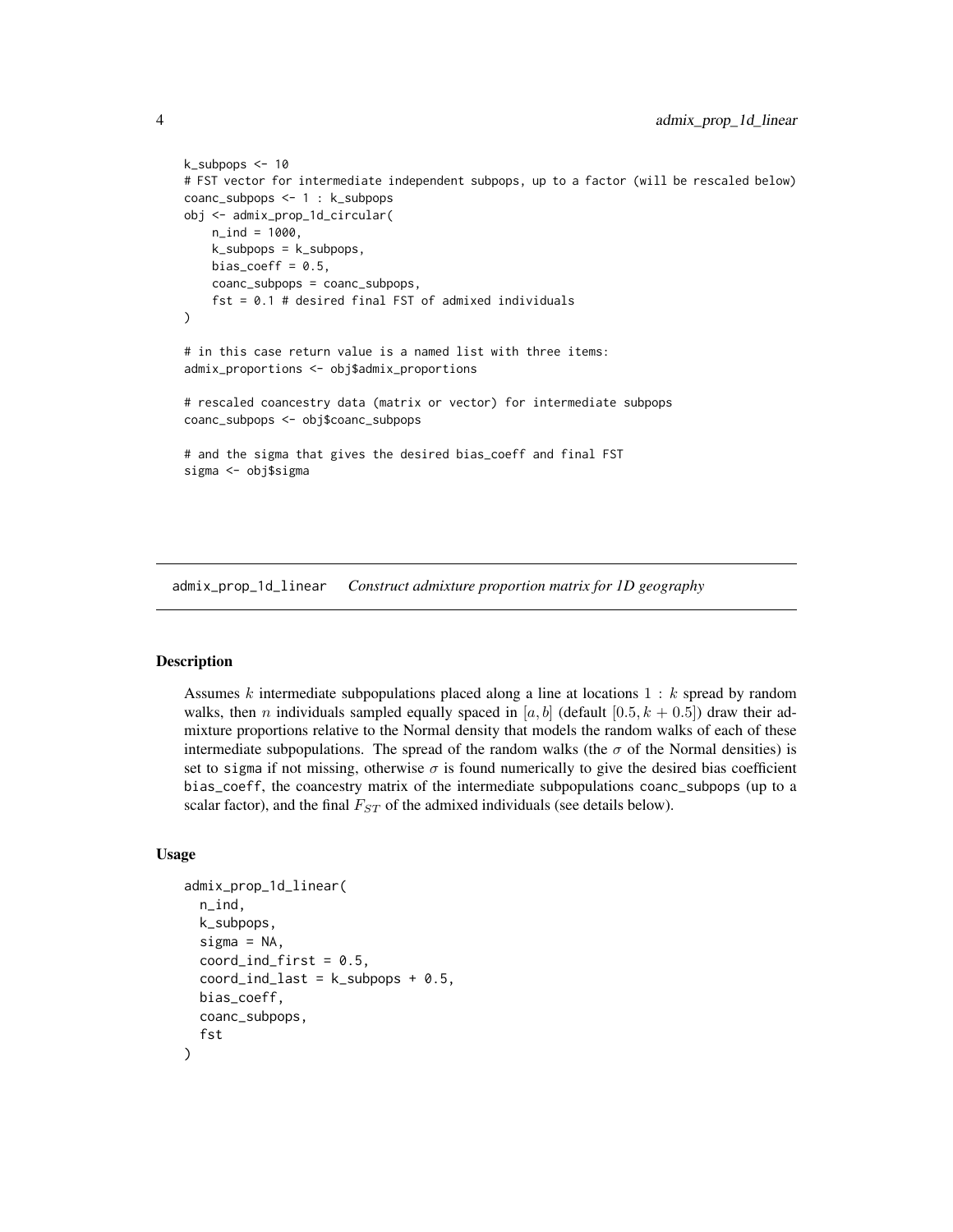#### Arguments

| $n$ _ind        | Number of individuals.                                                                                                                                                                                                                                 |
|-----------------|--------------------------------------------------------------------------------------------------------------------------------------------------------------------------------------------------------------------------------------------------------|
| k_subpops       | Number of intermediate subpopulations.                                                                                                                                                                                                                 |
| sigma           | Spread of intermediate subpopulations (standard deviation of normal densities).<br>The edge cases sigma $= 0$ and sigma $=$ Inf are handled appropriately!                                                                                             |
| coord_ind_first |                                                                                                                                                                                                                                                        |
|                 | Location of first individual.                                                                                                                                                                                                                          |
|                 | coord_ind_last Location of last individual.                                                                                                                                                                                                            |
|                 | <b>OPTIONS FOR BIAS COEFFICIENT VERSION</b>                                                                                                                                                                                                            |
| bias_coeff      | The desired bias coefficient, which specifies $\sigma$ indirectly. Required if sigma is<br>missing.                                                                                                                                                    |
| coanc_subpops   | The $k \times k$ coancestry matrix of the intermediate subpopulations, or equivalent<br>vector or scalar forms (which model independent subpopulations), up to a scal-<br>ing factor (which cancels out in calculations) Required if sigma is missing. |
| fst             | The desired final $F_{ST}$ of the admixed individuals. Required if sigma is missing.                                                                                                                                                                   |

#### Details

When sigma is missing, the function determines its value using the desired bias\_coeff, coanc\_subpops up to a scalar factor, and fst. Uniform weights for the final generalized  $F_{ST}$  are assumed. The scale of coanc\_subpops is irrelevant because it cancels out in bias\_coeff; after sigma is found, coanc\_subpops is rescaled to give the desired final  $F_{ST}$ . However, the function stops with a fatal error if the rescaled coanc\_subpops takes on any values greater than 1, which are not allowed since coanc\_subpops are IBD probabilities.

#### Value

If sigma was provided, the  $n \times k$  admixture proportion matrix. If sigma is missing, a named list is returned containing admix\_proportions, the rescaled coanc\_subpops, and the sigma that together give the desired  $bias<sub>c</sub>oeff$  and final  $F<sub>ST</sub>$  of the admixed individuals.

#### Examples

```
# admixture matrix for 1000 individuals drawing alleles from 10 subpops
# and a spread of 2 standard deviations along the 1D geography
admix_proportions <- admix_prop_1d_linear(n_ind = 1000, k_subpops = 10, sigma = 2)
```
# as sigma approaches zero, admix\_proportions approaches the independent subpopulations matrix  $admix\_prop_1d_1inear(n_1nd = 10, k_subpops = 2, sigma = 0)$ 

```
# a similar model but with a bias coefficient of exactly 1/2
k_subpops <- 10
# FST vector for intermediate independent subpops, up to a factor (will be rescaled below)
coanc_subpops <- 1 : k_subpops
obj <- admix_prop_1d_linear(
   n\_ind = 1000,k_subpops = k_subpops,
   bias_coeff = 0.5,
```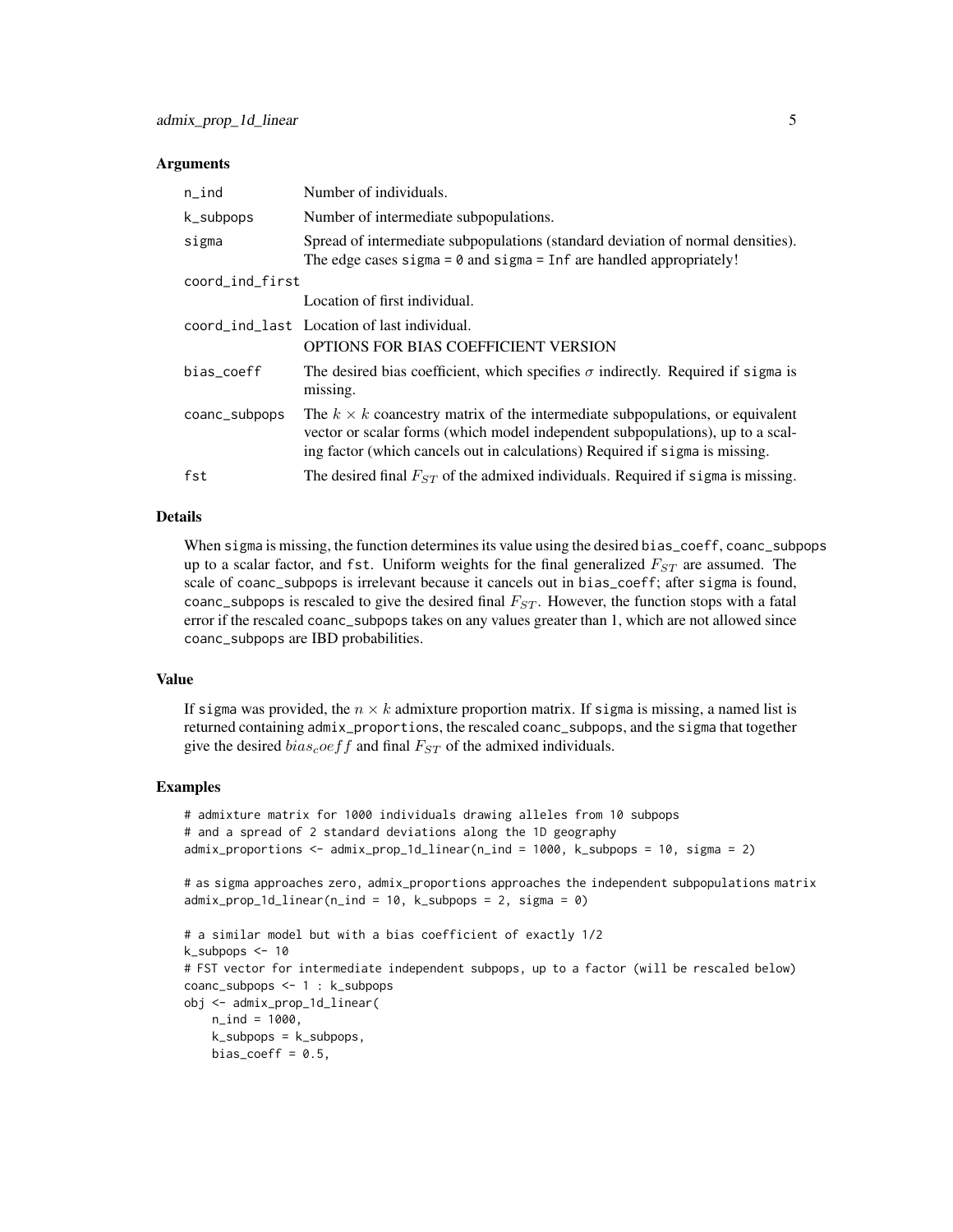```
coanc_subpops = coanc_subpops,
    fst = 0.1 # desired final FST of admixed individuals
)
# in this case return value is a named list with three items:
# admixture proportions
admix_proportions <- obj$admix_proportions
# rescaled coancestry data (matrix or vector) for intermediate subpops
coanc_subpops <- obj$coanc_subpops
# and the sigma that gives the desired bias_coeff and final FST
sigma <- obj$sigma
```
admix\_prop\_indep\_subpops

*Construct admixture proportion matrix for independent subpopulations*

#### Description

This function constructs an admixture proportion matrix where every individuals is actually unadmixed (draws its full ancestry from a single intermediate subpopulation). The inputs are the vector of subpopulation labels labs for every individual (length  $n$ ), and the length- $k$  vector of unique subpopulations subpops in the desired order. If subpops is missing, the sorted unique subpopulations observed in labs is used. This function returns the admixture proportion matrix, for each individual 1 for the column corresponding to its subpopulation, 0 otherwise.

#### Usage

admix\_prop\_indep\_subpops(labs, subpops)

#### Arguments

| labs    | Length- $n$ vector of subpopulation labels                                                                                                                          |
|---------|---------------------------------------------------------------------------------------------------------------------------------------------------------------------|
| subpops | Optional length- $k$ vector of unique subpopulations in desired order. Stops if<br>subpops does not contain all unique labels in labs (no error if subpops contains |
|         | additional labels).                                                                                                                                                 |

#### Value

The  $n \times k$  admixture proportion matrix. The unique subpopulation labels are given in the column names.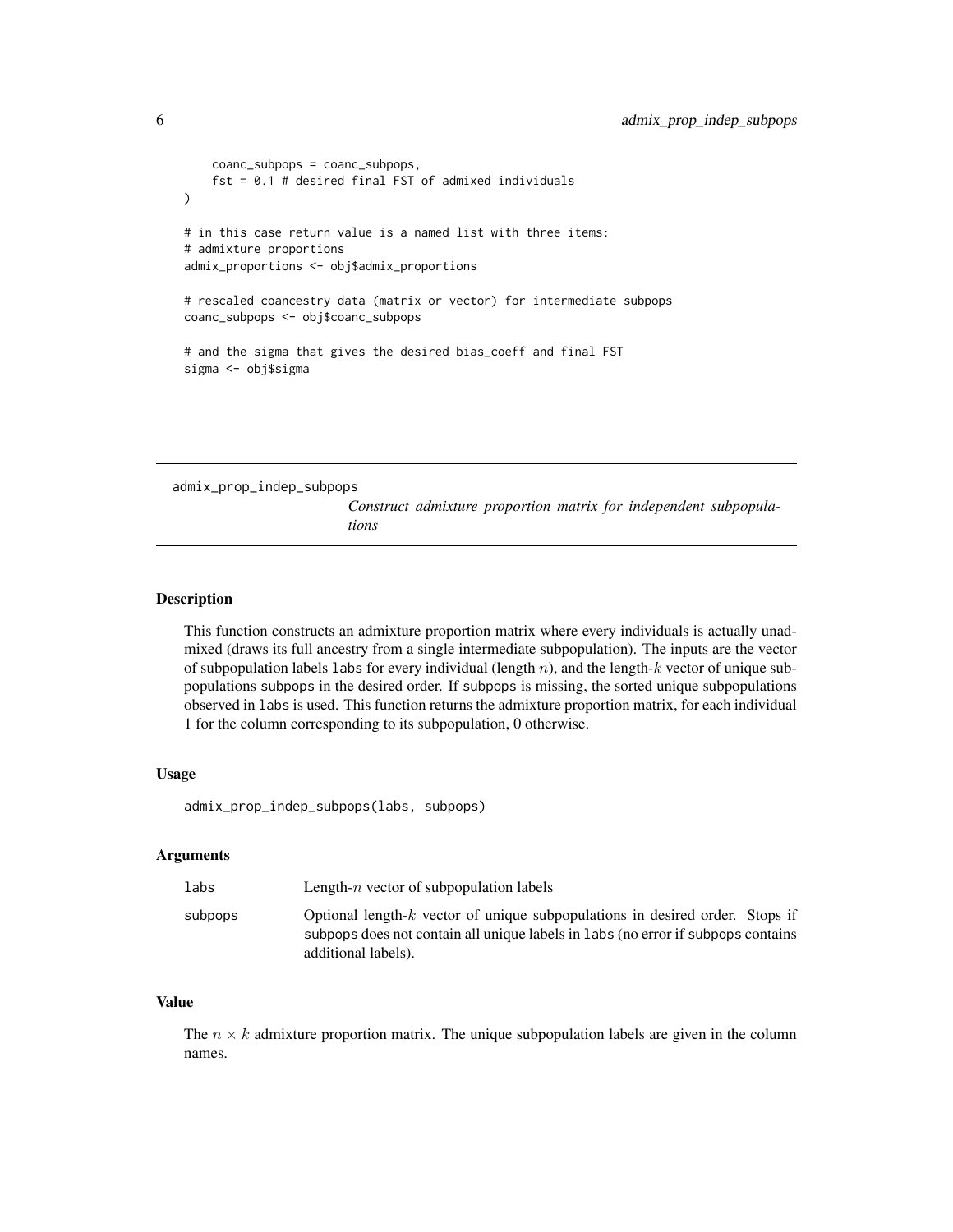#### <span id="page-6-0"></span>bnpsd 7

#### Examples

```
# vector of subpopulation memberships
labs \leq c(1, 1, 1, 2, 2, 3, 1)# admixture matrix with subpopulations (along columns) sorted
admix_proportions <- admix_prop_indep_subpops(labs)
# declare subpopulations in custom order
subpops \leq -c(3, 1, 2)# columns will be reordered to match subpops as provided
admix_proportions <- admix_prop_indep_subpops(labs, subpops)
# declare subpopulations with unobserved labels
subpops \leq -1:5# note columns 4 and 5 will be false for all individuals
admix_proportions <- admix_prop_indep_subpops(labs, subpops)
```
bnpsd *A package for modeling and simulating an admixed population*

#### **Description**

The underlying model is called the BN-PSD admixture model, which combines the Balding-Nichols (BN) allele frequency model for the intermediate subpopulations with the Pritchard-Stephens-Donnelly (PSD) model of individual-specific admixture proportions. The BN-PSD model enables the simulation of complex population structures, ideal for illustrating challenges in kinship coefficient and  $F_{ST}$  estimation. Simulated loci are drawn independently (in linkage equilibrium).

#### Author(s)

Maintainer: Alejandro Ochoa <alejandro.ochoa@duke.edu> [\(ORCID\)](https://orcid.org/0000-0003-4928-3403)

Authors:

• John D. Storey <jstorey@princeton.edu> [\(ORCID\)](https://orcid.org/0000-0001-5992-402X)

#### See Also

Useful links:

- <https://github.com/StoreyLab/bnpsd/>
- Report bugs at <https://github.com/StoreyLab/bnpsd/issues>

```
# dimensions of data/model
# number of loci
m_loci <- 10
# number of individuals
n\_ind < -5
```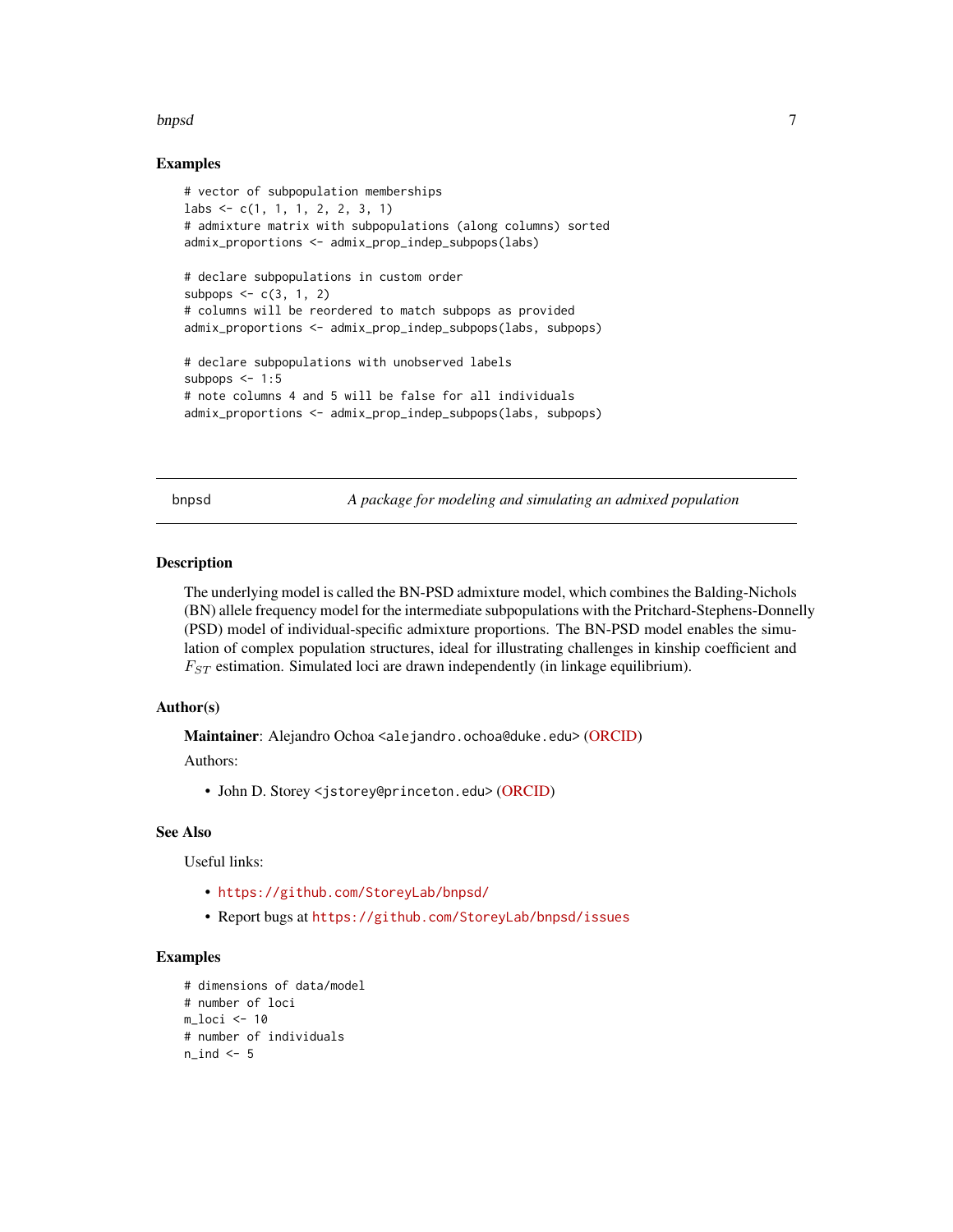```
# number of intermediate subpops
k_subpops <- 2
# define population structure
# FST values for k = 2 subpopulations
inbr\_subpops \leftarrow c(0.1, 0.3)# admixture proportions from 1D geography
admix_proportions <- admix_prop_1d_linear(n_ind, k_subpops, sigma = 1)
# also available:
# - admix_prop_1d_circular
# - admix_prop_indep_subpops
# get pop structure parameters of the admixed individuals
# the coancestry matrix
coancestry <- coanc_admix(admix_proportions, inbr_subpops)
# FST of admixed individuals
Fst <- fst_admix(admix_proportions, inbr_subpops)
# draw all random allele freqs and genotypes
out <- draw_all_admix(admix_proportions, inbr_subpops, m_loci)
# genotypes
X \leftarrow out $X# ancestral allele frequencies (AFs)
p_anc <- out$p_anc
# OR... draw each vector or matrix separately
# provided for additional flexibility
# ancestral AFs
p_anc <- draw_p_anc(m_loci)
# independent subpops (intermediate) AFs
p_subpops <- draw_p_subpops(p_anc, inbr_subpops)
# individual-specific AFs
p_ind <- make_p_ind_admix(p_subpops, admix_proportions)
# genotypes
X <- draw_genotypes_admix(p_ind)
```
<span id="page-7-1"></span>coanc\_admix *Construct the coancestry matrix of an admixture model*

#### Description

In the most general case, the  $n \times n$  coancestry matrix  $\Theta$  of admixed individuals is determined by the  $n \times k$  admixture proportion matrix Q and the  $k \times k$  intermediate subpopulation coancestry matrix Ψ, given by

$$
\Theta = Q\Psi Q^T
$$

In the BN-PSD model  $\Psi$  is a diagonal matrix (with  $F_{ST}$  values for the intermediate subpopulations along the diagonal, zero values off-diagonal).

<span id="page-7-0"></span>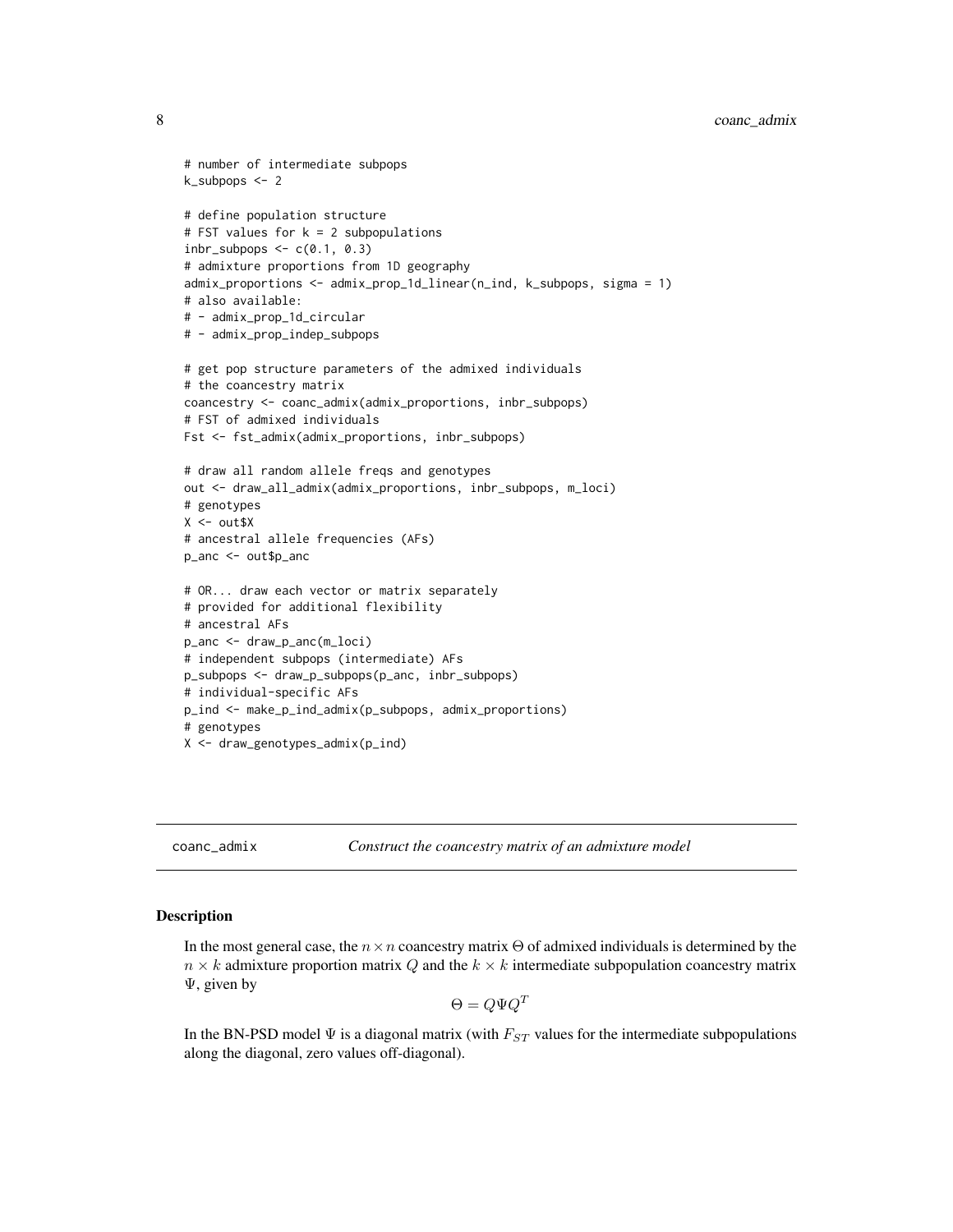#### <span id="page-8-0"></span>Usage

coanc\_admix(admix\_proportions, coanc\_subpops)

#### Arguments

admix\_proportions

The  $n \times k$  admixture proportion matrix

coanc\_subpops Either the  $k \times k$  intermediate subpopulation coancestry matrix (for the complete admixture model), or the length-k vector of intermediate subpopulation  $F_{ST}$ values (for the BN-PSD model), or a scalar  $F_{ST}$  value shared by all intermediate subpopulations.

#### Value

The  $n \times n$  coancestry matrix.

```
# a trivial case: unadmixed individuals from independent subpopulations
# number of individuals and subpops
n\_ind < -5# unadmixed individuals
admix_proportions <- diag(rep.int(1, n_ind))
# equal Fst for all subpops
coanc_subpops <- 0.2
# diagonal coancestry matryx
coancestry <- coanc_admix(admix_proportions, coanc_subpops)
# a more complicated admixture model
# number of individuals
n_ind <- 5
# number of intermediate subpops
k_subpops <- 2
# non-trivial admixture proportions
admix_proportions <- admix_prop_1d_linear(n_ind, k_subpops, sigma = 1)
# different Fst for each of the k_subpops
coanc_subpops \leq c(0.1, 0.3)# non-trivial coancestry matrix
coancestry <- coanc_admix(admix_proportions, coanc_subpops)
```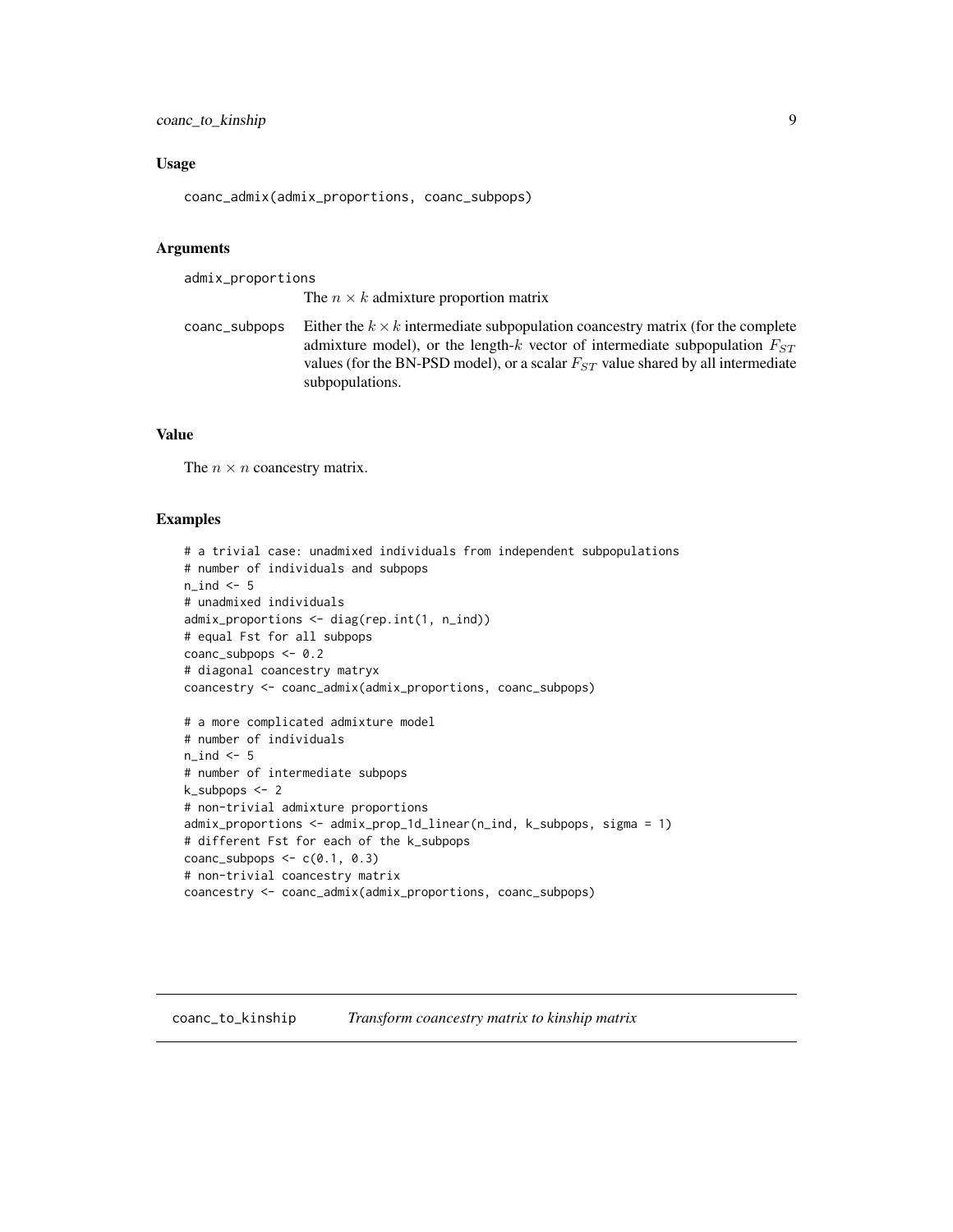#### <span id="page-9-0"></span>Description

Let  $\Theta = (\theta_{jk})$  be the coancestry matrix and  $\Phi = (\varphi_{jk})$  be the kinship matrix. These matrices agree off-diagonal, but the diagonal gets transformed as

$$
\phi_{jj} = \frac{1 + \theta_{jj}}{2}.
$$

Below  $n$  is the number of individuals.

#### Usage

```
coanc_to_kinship(coancestry)
```
#### Arguments

coancestry The  $n \times n$  coancestry matrix

#### Value

The  $n \times n$  kinship matrix, preserving column and row names.

#### See Also

The inverse function is given by [inbr\\_diag](#page-0-0).

```
# a trivial case: unadmixed individuals from independent subpopulations
# number of individuals/subpops
n ind <- 5# unadmixed individuals
admix_proportions <- diag(rep.int(1, n_ind))
# equal Fst for all subpops
inbr\_subpops < -0.2# diagonal coancestry matryx
coancestry <- coanc_admix(admix_proportions, inbr_subpops)
kinship <- coanc_to_kinship(coancestry)
# a more complicated admixture model
# number of individuals
n\_ind <- 5
# number of intermediate subpops
k_subpops <- 2
# non-trivial admixture proportions
admix_proportions <- admix_prop_1d_linear(n_ind, k_subpops, sigma = 1)
# different Fst for each of the k subpops
inbr\_subpops \leq c(0.1, 0.3)# non-trivial coancestry matrix
coancestry <- coanc_admix(admix_proportions, inbr_subpops)
kinship <- coanc_to_kinship( coancestry )
```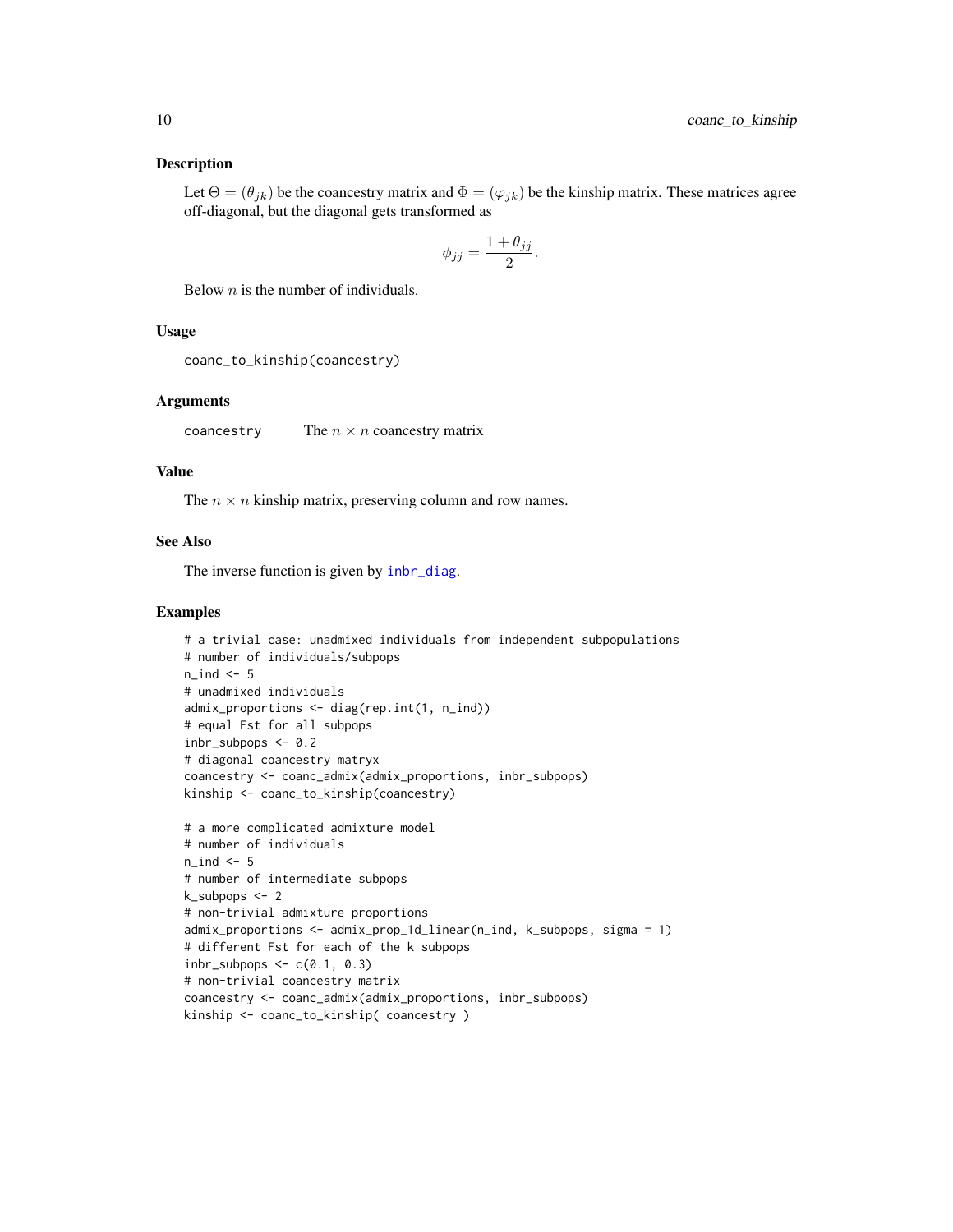<span id="page-10-0"></span>draw\_all\_admix *Simulate random allele frequencies and genotypes from the BN-PSD admixture model*

#### Description

This function returns simulated ancestral, intermediate, and individual-specific allele frequencies and genotypes given the admixture structure, as determined by the admixture proportions and the vector of intermediate subpopulation  $F_{ST}$  values. The function is a wrapper around [draw\\_p\\_anc](#page-13-1), [draw\\_p\\_subpops](#page-14-1), [make\\_p\\_ind\\_admix](#page-17-1), and [draw\\_genotypes\\_admix](#page-12-1) with additional features such as requiring polymorphic loci. Importantly, by default fixed loci are re-drawn from the start (starting from the ancestral allele frequencies) so no fixed loci are in the output and no biases are introduced by re-drawing genotypes conditional on any of the previous allele frequencies (ancestral, intermediate, or individual-specific). Below m is the number of loci, n is the number of individuals, and k is the number of intermediate subpopulations.

#### Usage

```
draw_all_admix(
  admix_proportions,
  inbr_subpops,
  m_loci,
  want_genotypes = TRUE,
  want\_p\_ind = FALSE,
  want_p_subpops = FALSE,
  want_p_anc = TRUE,
  verbose = FALSE,
  require_polymorphic_loci = TRUE,
  beta = NA)
```
#### Arguments

admix\_proportions The  $n \times k$  matrix of admixture proportions. inbr\_subpops The length-k vector (or scalar) of intermediate subpopulation  $F_{ST}$  values. m\_loci The number of loci to draw. want\_genotypes If TRUE (default), includes the matrix of random genotypes in the return list. want\_p\_ind If TRUE (NOT default), includes the matrix of individual-specific allele frequencies in the return list. Note that by default p\_ind is not constructed in full at all, instead a fast low-memory algorithm constructs it in parts as needed only; beware that setting want\_p\_ind = TRUE increases memory usage in comparison. want\_p\_subpops If TRUE (NOT default), includes the matrix of random intermediate subpopulation allele frequencies in the return list. want\_p\_anc If TRUE (default), includes the matrix of random ancestral allele frequencies in the return list.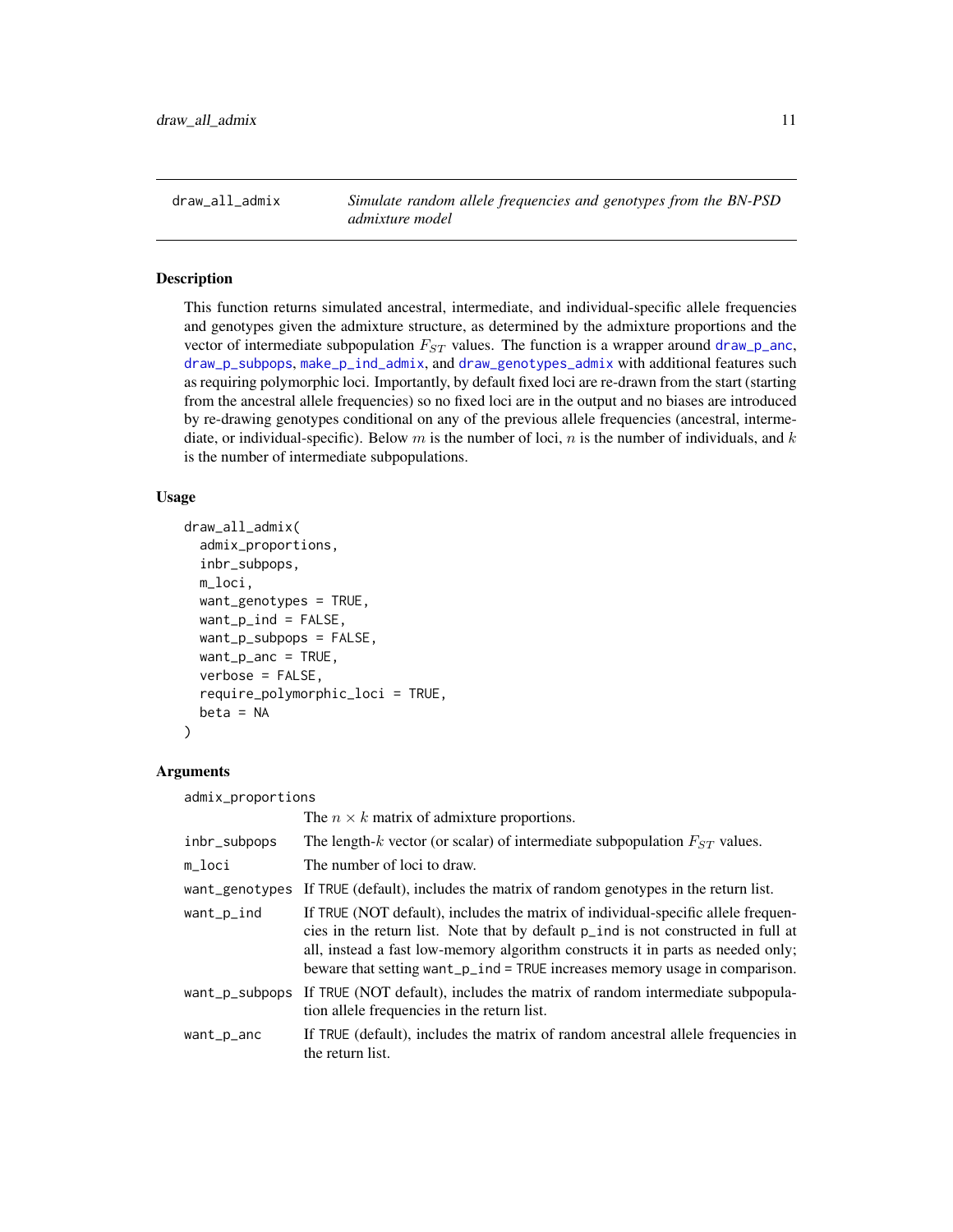| verbose                  | If TRUE, prints messages for every stage in the algorithm.                                                                                                                                                                                                                                                     |
|--------------------------|----------------------------------------------------------------------------------------------------------------------------------------------------------------------------------------------------------------------------------------------------------------------------------------------------------------|
| require_polymorphic_loci |                                                                                                                                                                                                                                                                                                                |
|                          | If TRUE (default), returned genotype matrix will not include any fixed loci (loci<br>that happened to be fixed are drawn again, starting from their ancestral allele<br>frequencies, and checked iteratively until no fixed loci remain, so that the final<br>number of polymorphic loci is exactly $mloci$ ). |
| beta                     | Shape parameter for a symmetric Beta for ancestral allele frequencies p_anc. If<br>NA (default), $p$ and is uniform with range in [0.01, 0.5]. Otherwise, $p$ and has a<br>symmetric Beta distribution with range in $[0, 1]$ .                                                                                |

#### Value

A named list that includes the following randomly-generated data in this order:

- **X:** An  $m \times n$  matrix of genotypes. Included if want\_genotypes = TRUE.
- p\_anc: A length-m vector of ancestral allele frequencies. Included if want\_p\_anc = TRUE.
- **p\_subpops:** An  $m \times k$  matrix of intermediate subpopulation allele frequencies Included if want\_p\_subpops  $=$  TRUE.

**p\_ind:** An  $m \times n$  matrix of individual-specific allele frequencies. Included if want\_p\_ind = TRUE.

```
# dimensions
# number of loci
m_loci <- 10
# number of individuals
n\_ind < -5# number of intermediate subpops
k_subpops <- 2
# define population structure
# FST values for k = 2 subpopulations
inbr\_subpops \leq c(0.1, 0.3)# admixture proportions from 1D geography
admix_proportions <- admix_prop_1d_linear(n_ind, k_subpops, sigma = 1)
# draw all random allele freqs and genotypes
out <- draw_all_admix(admix_proportions, inbr_subpops, m_loci)
# return value is a list with these items:
# genotypes
X < - out $X
# ancestral AFs
p_anc <- out$p_anc
# # these are excluded by default, but would be included if ...
# # ... `want_p_subpops == TRUE`
# # intermediate subpopulation AFs
```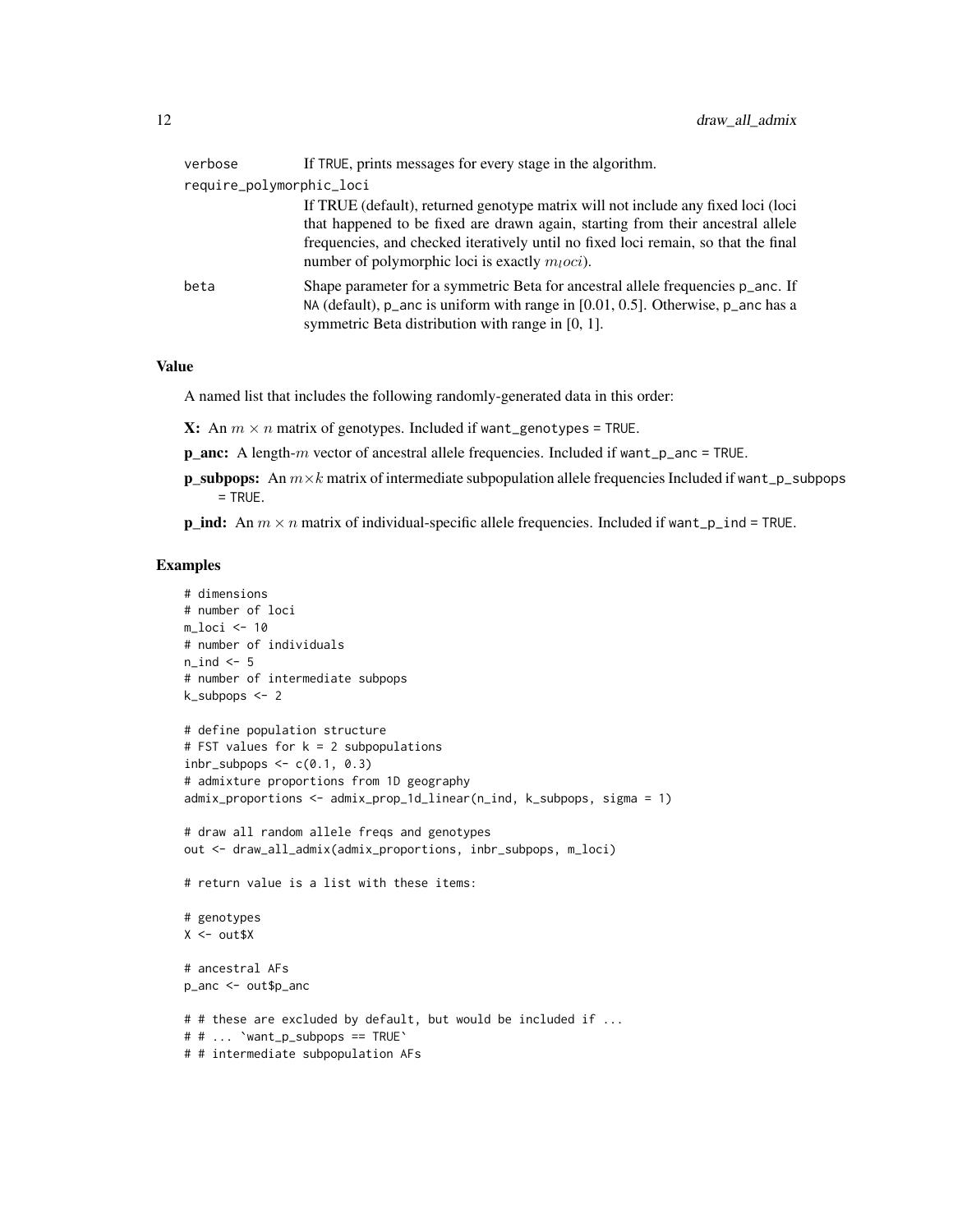<span id="page-12-0"></span>draw\_genotypes\_admix 13

# p\_subpops <- out\$p\_subpops #  $# # ...$  'want\_p\_ind == TRUE' # # individual-specific AFs # p\_ind <- out\$p\_ind

<span id="page-12-1"></span>draw\_genotypes\_admix *Draw genotypes from the admixture model*

#### Description

Given the Individual-specific Allele Frequency (IAF)  $\pi_{ij}$  for locus i and individual j, genotypes are drawn binomially:

$$
x_{ij}|\pi_{ij} \sim \text{Binomial}(2, \pi_{ij}).
$$

Below m is the number of loci, n the number of individuals, and k the number of intermediate subpopulations. If an admixture proportion matrix  $Q$  is provided as the second argument, the first argument  $P$  is treated as the intermediate subpopulation allele frequency matrix and the IAF matrix is given by

 $PQ^T$ .

However, in this case the IAF matrix is computed in parts only, never stored in full, greatly reducing memory usage. If  $Q$  is missing, then  $P$  is treated as the IAF matrix.

#### Usage

draw\_genotypes\_admix(p\_ind, admix\_proportions = NULL)

#### Arguments

| p_ind | The $m \times n$ IAF matrix (if admix_proportions is missing) or the $m \times k$ interme- |  |
|-------|--------------------------------------------------------------------------------------------|--|
|       | diate subpopulation allele frequency matrix (if admix_proportions is present)              |  |
|       |                                                                                            |  |

admix\_proportions

The optional  $n \times k$  admixture proportion matrix

#### Value

The  $m \times n$  genotype matrix

```
# dimensions
# number of loci
m_loci <- 10
# number of individuals
n<sub>ind</sub> <-5# number of intermediate subpops
k_subpops <- 2
```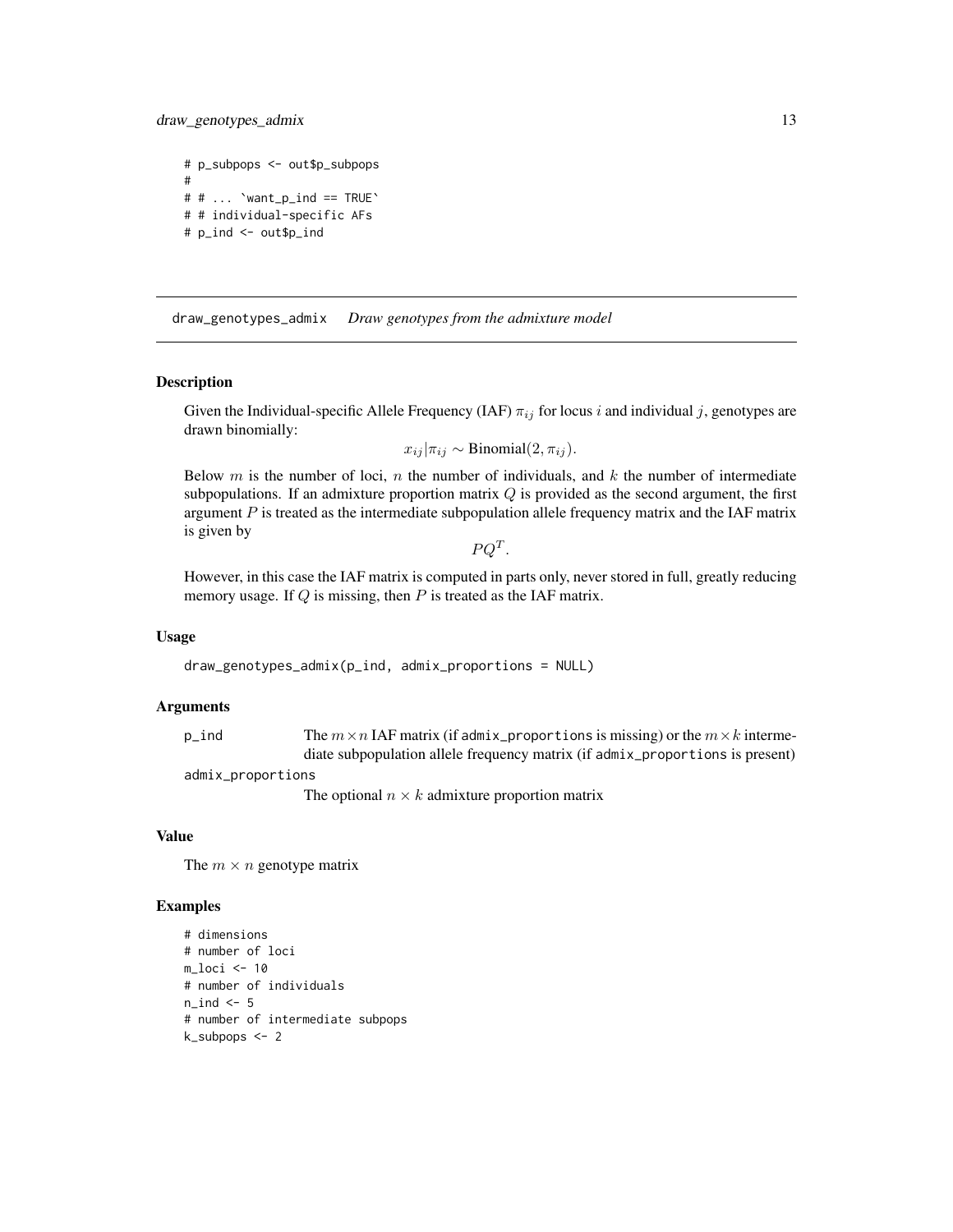```
# define population structure
# FST values for k = 2 subpops
inbr\_subpops \leftarrow c(0.1, 0.3)# non-trivial admixture proportions
admix_proportions <- admix_prop_1d_linear(n_ind, k_subpops, sigma = 1)
# draw allele frequencies
# vector of ancestral allele frequencies
p_anc <- draw_p_anc(m_loci)
# matrix of intermediate subpop allele freqs
p_subpops <- draw_p_subpops(p_anc, inbr_subpops)
# matrix of individual-specific allele frequencies
p_ind <- make_p_ind_admix(p_subpops, admix_proportions)
# draw genotypes from intermediate subpops (one individual each)
X_subpops <- draw_genotypes_admix(p_subpops)
# and genotypes for admixed individuals
X_ind <- draw_genotypes_admix(p_ind)
# draw genotypes for admixed individuals without p_ind intermediate
# (p_ind is computed internally in parts, never stored in full,
# reducing memory use substantially)
X_ind <- draw_genotypes_admix(p_subpops, admix_proportions)
```
<span id="page-13-1"></span>draw\_p\_anc *Draw random Uniform or Beta ancestral allele frequencies*

#### Description

This is simply a wrapper around [runif](#page-0-0) and [rbeta](#page-0-0) (depending on parameters) with different defaults and additional validations.

#### Usage

```
draw_p_anc(m_loci, p=min = 0.01, p_max = 0.5, beta = NA)
```
#### Arguments

| m_loci | Number of loci to draw                                                                                                                                                                                                                     |
|--------|--------------------------------------------------------------------------------------------------------------------------------------------------------------------------------------------------------------------------------------------|
| p_min  | Minimum allele frequency to draw                                                                                                                                                                                                           |
| p_max  | Maximum allele frequency to draw                                                                                                                                                                                                           |
| beta   | Shape parameter for a symmetric Beta. If NA (default), Uniform with user-<br>specified range (p_min, p_max) is used. Otherwise, a Symmetric Beta is used<br>and the user-specified range is ignored (values in $[0, 1]$ will be returned). |

<span id="page-13-0"></span>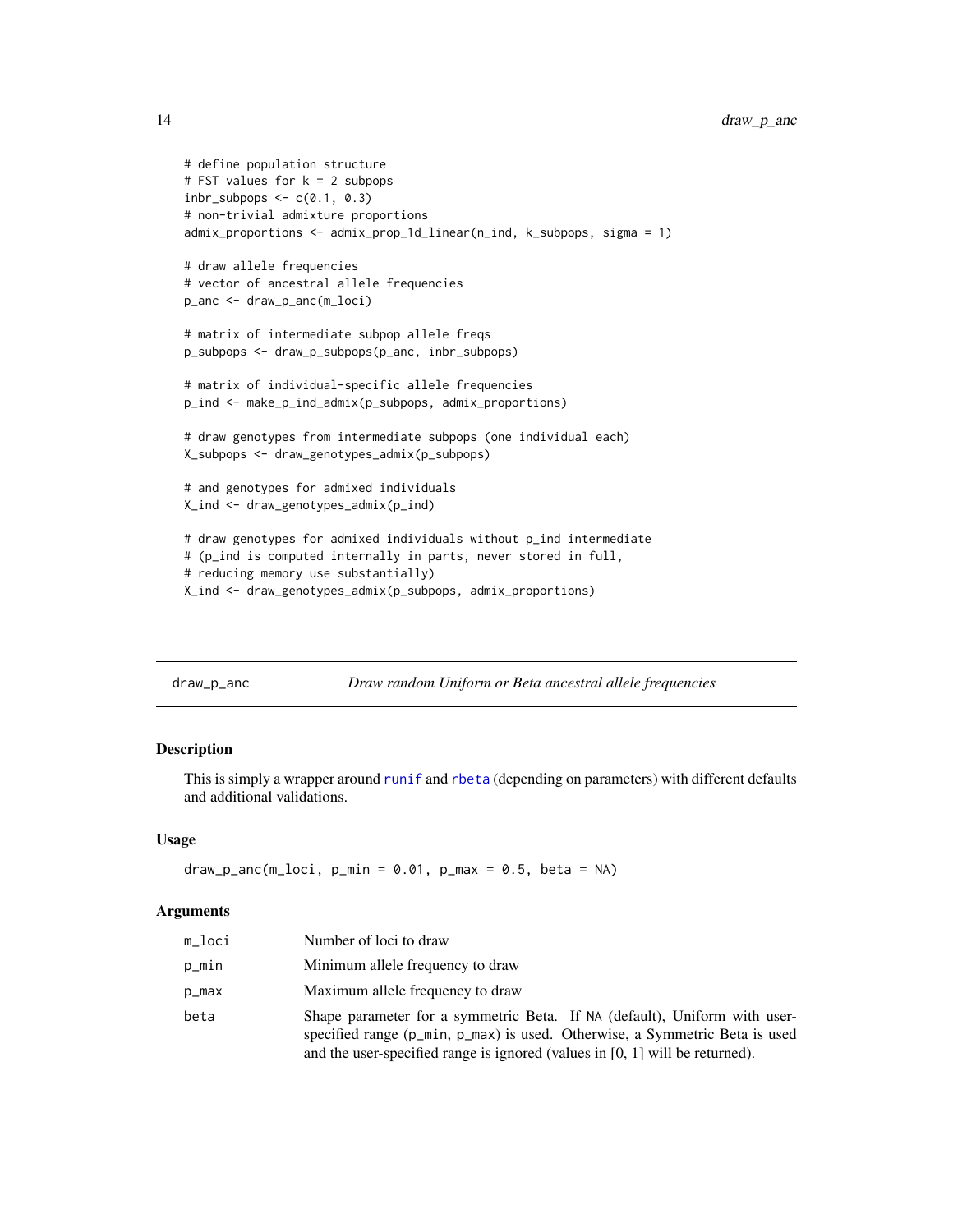#### <span id="page-14-0"></span>draw\_p\_subpops 15

#### Value

A length- $m$  vector of random ancestral allele frequencies

#### Examples

```
# Default is uniform with range between 0.01 and 0.5
p_anc <- draw_p_anc(m_loci = 10)
# Use of `beta` triggers a symmetric Beta distribution.
# This parameter has increased density for rare minor allele frequencies,
# resembling the 1000 Genomes allele frequency distribution
```
 $p_$ anc <- draw\_p\_anc(m\_loci = 10, beta = 0.03)

<span id="page-14-1"></span>draw\_p\_subpops *Draw allele frequencies for independent subpopulations*

#### Description

Allele frequencies  $p_i^{S_u}$  for independent subpopulations  $S_u$  at locus i are drawn from the Balding-Nichols distribution with ancestral allele frequency  $p_i^T$  and  $F_{ST}$  parameter  $f_{S_u}^T$  as

$$
p_i^{S_u} \sim \text{Beta}(\nu_u p_i^T, \nu_u (1 - p_i^T)),
$$

where  $\nu_u = 1/f_{S_u}^T - 1$ . Below m is the number of loci and k is the number of subpopulations.

#### Usage

draw\_p\_subpops(p\_anc, inbr\_subpops, m\_loci = NA, k\_subpops = NA)

#### Arguments

| p_anc        | The length- $m$ vector of ancestral allele frequencies per locus.                                                                                                                  |
|--------------|------------------------------------------------------------------------------------------------------------------------------------------------------------------------------------|
| inbr_subpops | The length-k vector of subpopulation $F_{ST}$ values.                                                                                                                              |
| m_loci       | Optional. The desired number of loci $m$ , to be used if $p$ and is a scalar. Stops if<br>both $length(p_anc) > 1$ and $m_loci$ are set and they disagree.                         |
| k_subpops    | Optional. The desired number of subpopulations $k$ , to be used if inbr_subpops<br>is a scalar. Stops if both length(inbr_subpops) > 1 and k_subpops are set<br>and they disagree. |

#### Value

The  $m \times k$  matrix of independent subpopulation allele frequencies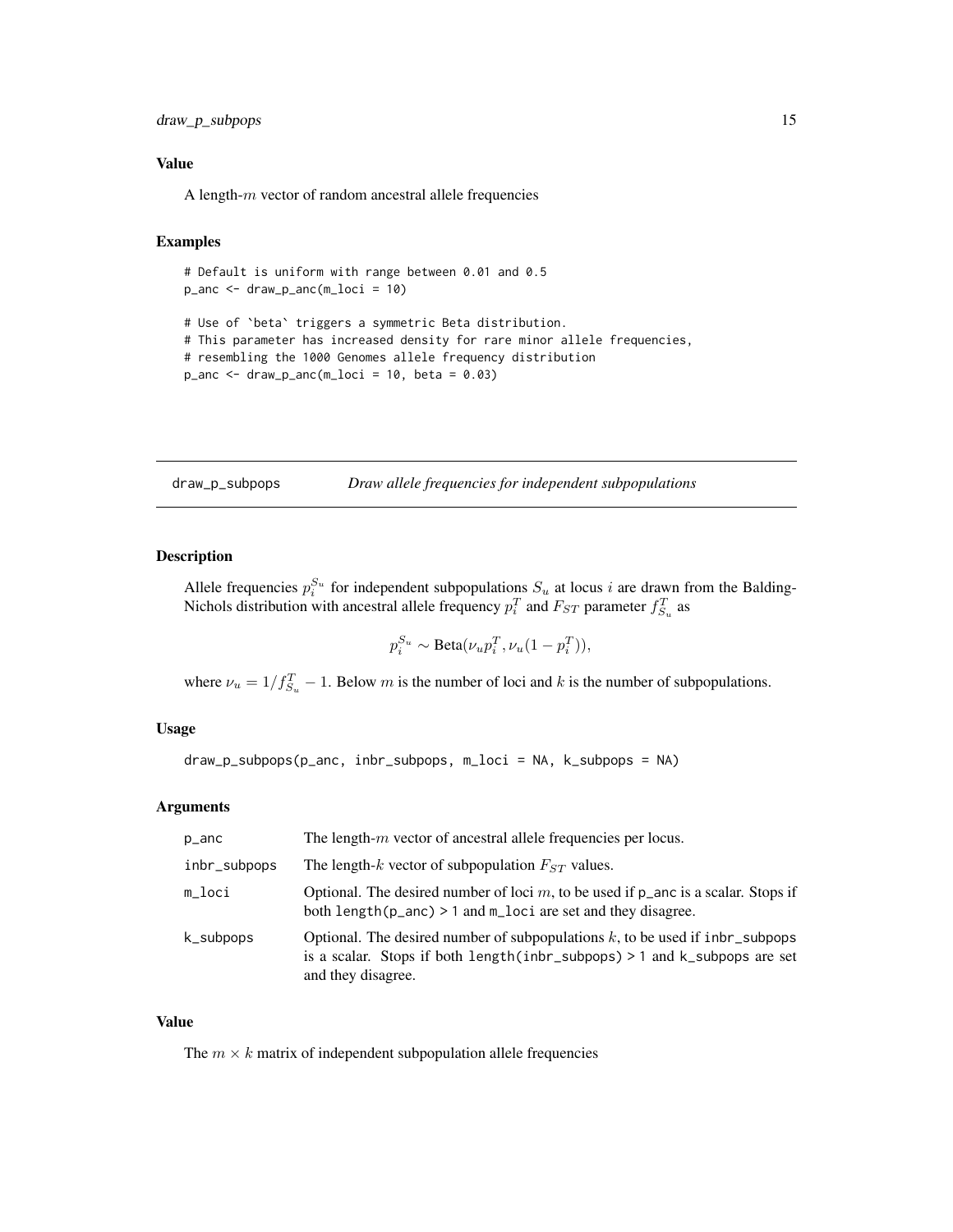#### Examples

```
# a typical, non-trivial example
# number of loci
m_loci <- 10
# random vector of ancestral allele frequencies
p_anc <- draw_p_anc(m_loci)
# FST values for two subpops
inbr\_subpops \leq c(0.1, 0.3)# matrix of intermediate subpop allele freqs
p_subpops <- draw_p_subpops(p_anc, inbr_subpops)
# special case of scalar p_anc
p_subpops <- draw_p_subpops(p_anc = 0.5, inbr_subpops, m_loci = m_loci)
stopifnot ( nrow( p_subpops ) == m_loci )
# special case of scalar inbr_subpops
k_subpops <- 2
p_subpops <- draw_p_subpops(p_anc, inbr_subpops = 0.2, k_subpops = k_subpops)
stopifnot ( ncol( p_subpops ) == k_subpops )
# both main parameters scalars but return value still matrix
p_subpops <- draw_p_subpops(p_anc = 0.5, inbr_subpops = 0.2, m_loci = m_loci, k_subpops = k_subpops)
stopifnot ( nrow( p_subpops ) == m_loci )
stopifnot ( ncol( p_subpops ) == k_subpops )
# passing scalar parameters without setting dimensions separately results in a 1x1 matrix
p\_subpops \leq - draw_p\_subpops(p_ance = 0.5, inbr\_subpops = 0.2)stopifnot ( nrow( p_subpops ) == 1 )
stopifnot (ncol(p\_subpops) == 1)
```
fixed\_loci *Identify fixed loci*

#### **Description**

A locus is said to be fixed if the non-missing sub-vector contains all 0's or all 2's (the locus is completely homozygous for one allele or completely homozygous for the other allele). This function tests each locus, returning a vector that is TRUE for each fixed locus, FALSE otherwise. A locus with only missing elements (NA) will also be marked as fixed (TRUE). Below  $m$  is the number of loci, and  $n$  is the number of individuals.

#### Usage

fixed\_loci(X)

#### Arguments

 $X$  The  $m \times n$  genotype matrix

<span id="page-15-0"></span>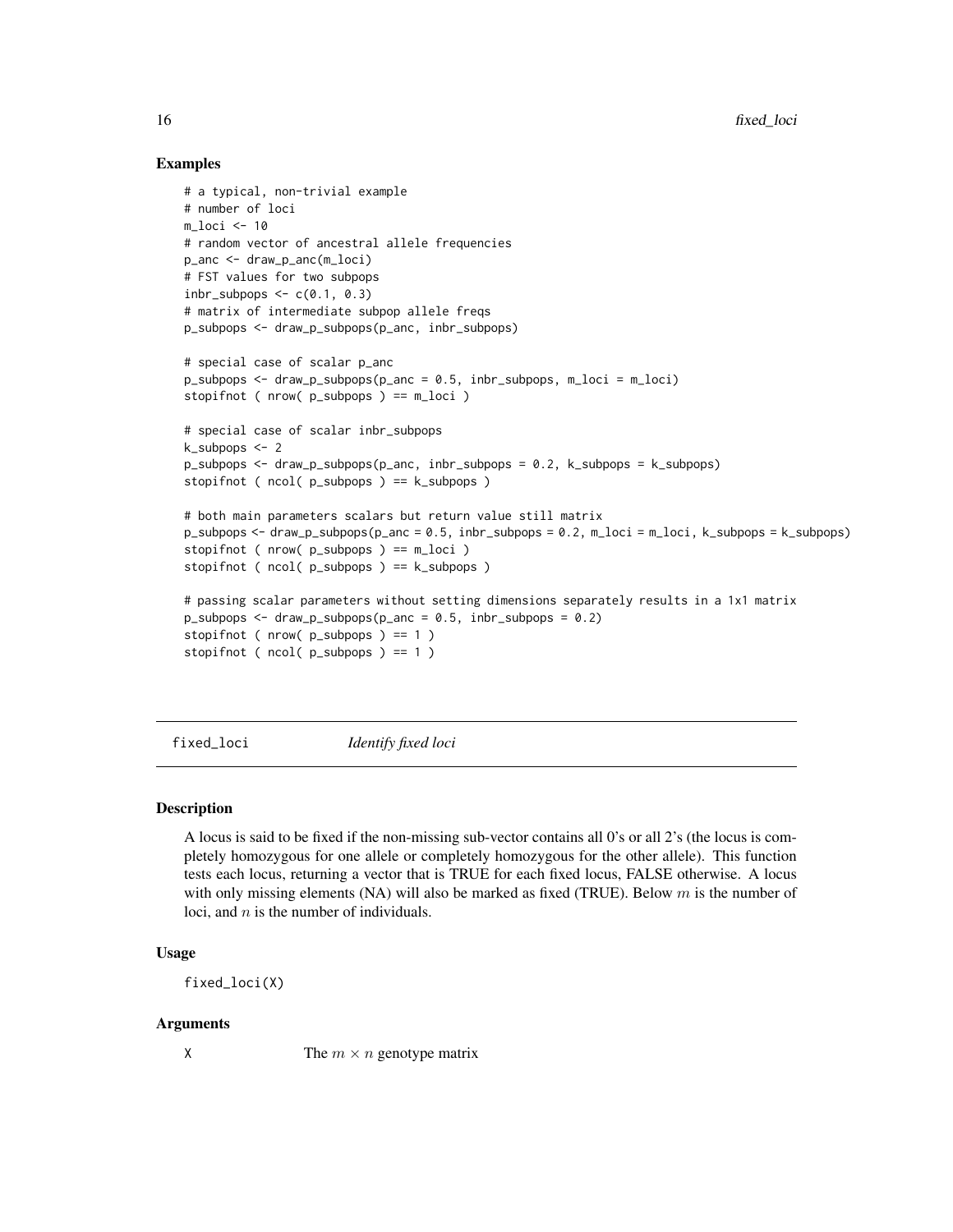#### <span id="page-16-0"></span>fst\_admix 17

#### Value

A length-m boolean vector where the  $i$  element is TRUE if locus  $i$  is fixed or completely missing, FALSE otherwise.

#### Examples

```
# here's a toy genotype matrix
X <- matrix(
      data = c(2, 2, NA, # fixed locus (with one missing element)
              0, NA, 0, # another fixed locus, for opposite allele
             1, 1, 1, # NOT fixed (heterozygotes are not considered fixed)
              0, 1, 2, # a completely variable locus
             NA, NA, NA # completely missing locus (will be treated as fixed)
             ),
      ncol = 3, byrow = TRUE)
# test that we get the desired values
stopifnot(
 fixed_loci(X) == c(TRUE, TRUE, FALSE, FALSE, TRUE)
)
```

```
fst_admix Calculate FST for the admixed individuals
```
#### Description

This function returns the  $F_{ST}$  of the admixed individuals given the admixture proportion matrix for n individuals and k intermediate subpopulations, the coancestry matrix of intermediate subpopulations (or its special cases, see coanc\_subpops parameter below), and optional weights for individuals. This  $F_{ST}$  equals the weighted mean of the diagonal of the coancestry matrix (see [coanc\\_admix](#page-7-1)).

#### Usage

```
fst_admix(admix_proportions, coanc_subpops, weights = NULL)
```
#### Arguments

admix\_proportions

|               | The $n \times k$ admixture proportion matrix                                                                                                                                                                                                                                         |
|---------------|--------------------------------------------------------------------------------------------------------------------------------------------------------------------------------------------------------------------------------------------------------------------------------------|
| coanc_subpops | Either the $k \times k$ intermediate subpopulation coancestry matrix (for the complete<br>admixture model), or the length-k vector of intermediate subpopulation $F_{ST}$<br>values (for the BN-PSD model), or a scalar $F_{ST}$ value shared by all intermediate<br>subpopulations. |
| weights       | The length-n vector of weights for individuals that define $F_{ST}$ (default uniform<br>weights)                                                                                                                                                                                     |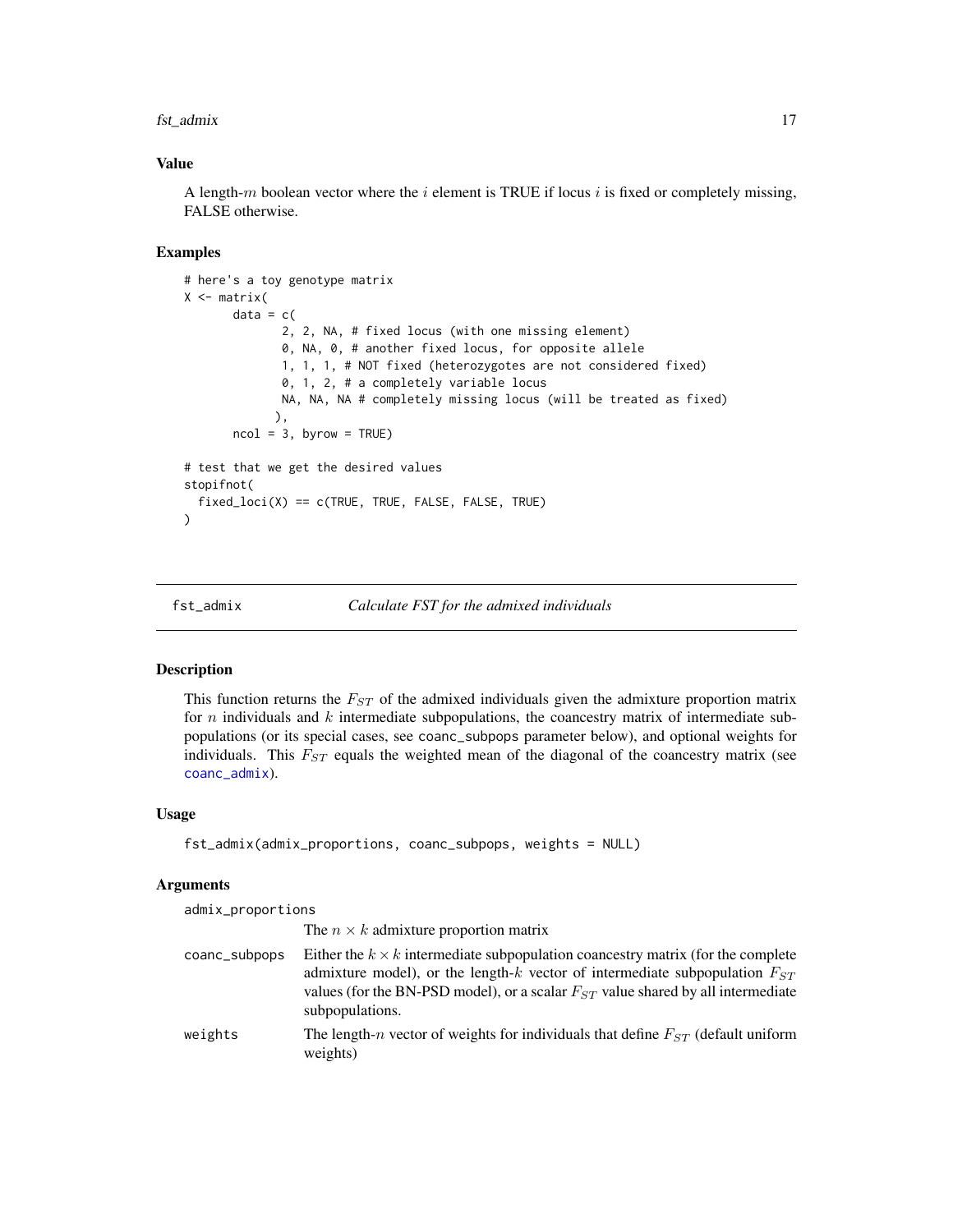#### <span id="page-17-0"></span>Value

The  $F_{ST}$  of the admixed individuals

#### Examples

```
# set desired parameters
# number of individuals
n_{1}nd < -1000# number of intermediate subpopulations
k_subpops <- 10
# differentiation of intermediate subpopulations
coanc_subpops <- ( 1 : k_subpops ) / k_subpops
# construct admixture proportions
admix_proportions <- admix_prop_1d_linear(n_ind, k_subpops, sigma = 1)
# lastly, calculate Fst!!! (uniform weights in this case)
fst_admix(admix_proportions, coanc_subpops)
```
<span id="page-17-1"></span>make\_p\_ind\_admix *Construct individual-specific allele frequency matrix under the PSD admixture model*

#### **Description**

Here  $m$  is the number of loci,  $n$  the number of individuals, and  $k$  the number of intermediate subpopulations. The  $m \times n$  individual-specific allele frequency matrix P is constructed from the  $m \times k$  intermediate subpopulation allele frequency matrix B and the  $n \times k$  admixture proportion matrix Q using

$$
P = BQ^T.
$$

This function is a wrapper around [tcrossprod](#page-0-0), but also ensures the output allele frequencies are in  $[0, 1]$ , as this is not guaranteed by [tcrossprod](#page-0-0) due to limited machine precision.

#### Usage

make\_p\_ind\_admix(p\_subpops, admix\_proportions)

#### Arguments

p\_subpops The  $m \times k$  matrix of intermediate subpopulation allele frequencies. admix\_proportions

The  $n \times k$  matrix of admixture proportions.

#### Value

The  $m \times n$  matrix of individual-specific allele frequencies.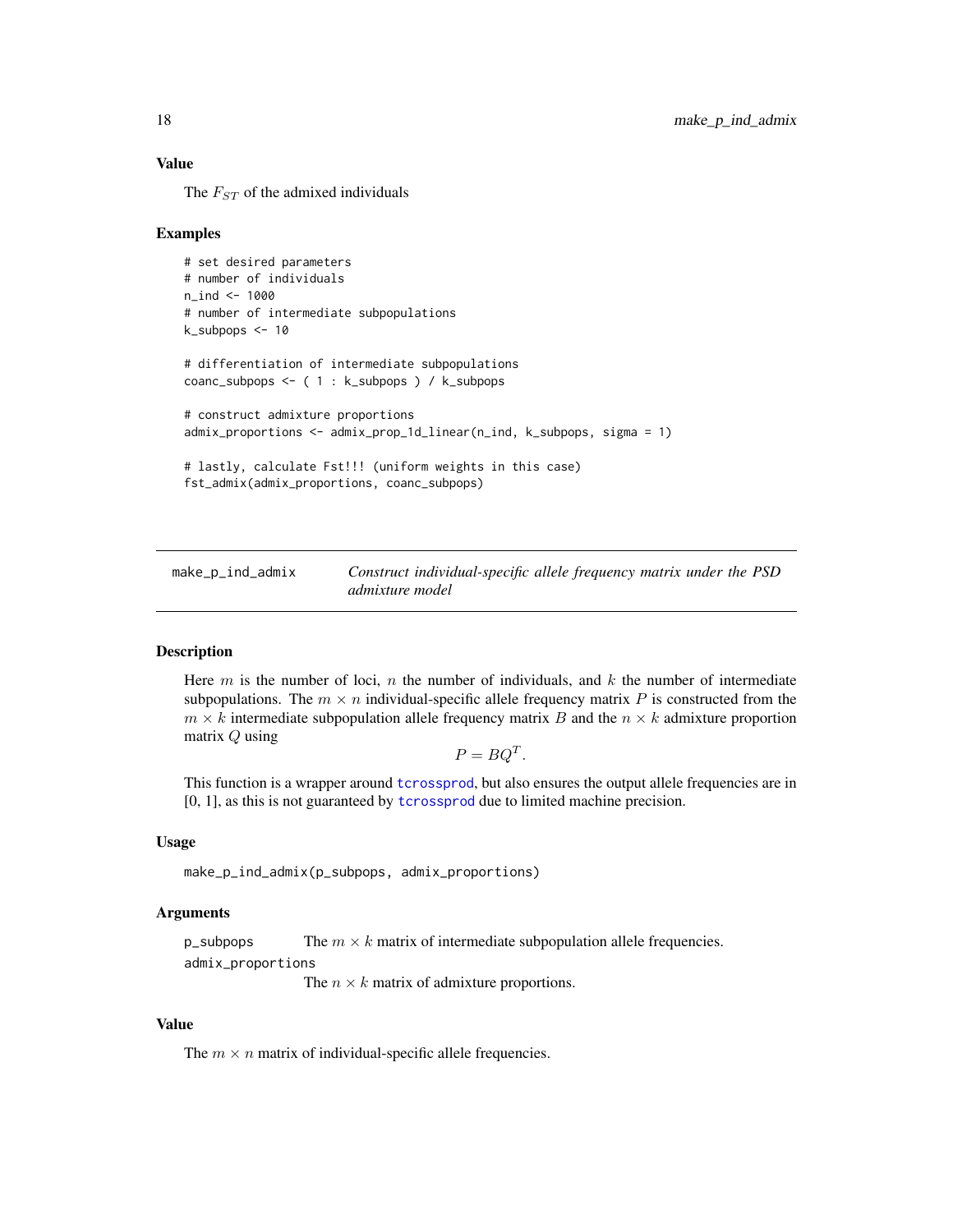#### make\_p\_ind\_admix 19

```
# data dimensions
# number of loci
m_loci <- 10
# number of individuals
n\_ind < -5# number of intermediate subpops
k_subpops <- 2
# FST values for k = 2 subpops
inbr\_subpops \leftarrow c(0.1, 0.3)# non-trivial admixture proportions
admix_proportions <- admix_prop_1d_linear(n_ind, k_subpops, sigma = 1)
# random vector of ancestral allele frequencies
p_anc <- draw_p_anc(m_loci)
# matrix of intermediate subpop allele freqs
p_subpops <- draw_p_subpops(p_anc, inbr_subpops)
# matrix of individual-specific allele frequencies
p_ind <- make_p_ind_admix(p_subpops, admix_proportions)
```